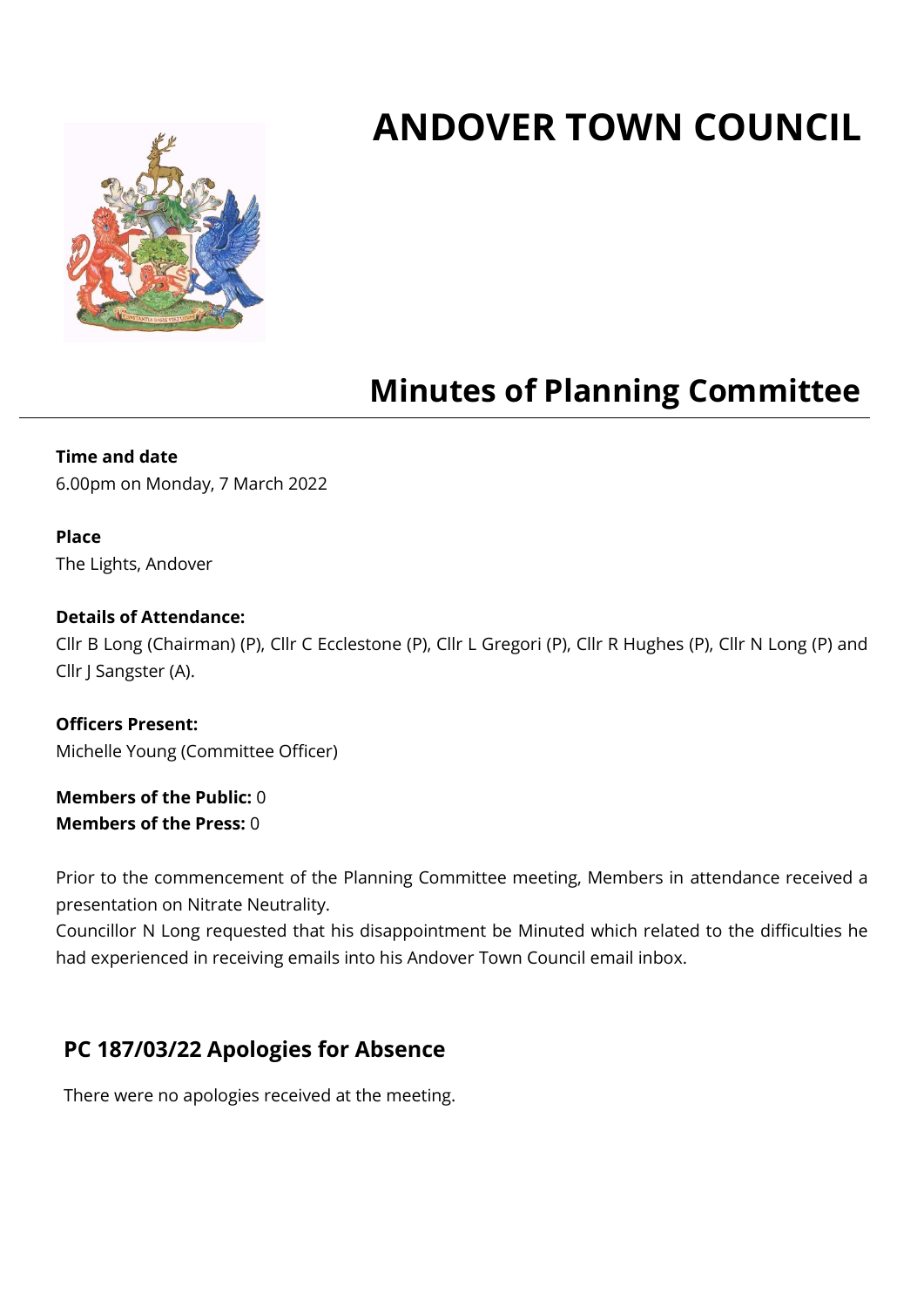## **PC 188/03/22 Declarations of Interest**

There were no Declarations of Interest in relation to any item on the agenda.

## **PC 189/03/22 Minutes of Previous Meeting**

It was proposed by Councillor L Gregori and seconded by Councillor C Ecclestone that the Minutes of the Planning Committee meeting held on Monday 14 February 2022 be signed by the Chairman as a correct record.

A vote was taken which was unanimous.

**RESOLVED: That the Minutes of the Planning Committee meeting held on Monday 14 February 2022 be signed by the Chairman as a correct record.**

## **PC 190/03/22 Public Participation**

There were no Members of the Public present at the meeting.

## **PC 191/03/22 Planning Applications for Consideration by Committee**

Members considered and made observations on Andover Town Planning Applications on Test Valley Borough Council weekly lists of 6, 7 & 8.

| 22/00318/LBWN<br>11.02.2022<br><b>ANDOVER TOWN</b><br>(ROMANS)                       | Regularisation of repairs carried out to Attic<br>roof and walls including reinstatement of<br>missing bricks located inside chimney breast;<br>roofing felt repaired in situ; repair and<br>replacement of damaged and missing timbers;<br>insulation added between rafters, boarded<br>over and plastered | East Anton Manor Farm,<br>East Anton Lane, Andover |  |  |  |
|--------------------------------------------------------------------------------------|-------------------------------------------------------------------------------------------------------------------------------------------------------------------------------------------------------------------------------------------------------------------------------------------------------------|----------------------------------------------------|--|--|--|
| No objection                                                                         |                                                                                                                                                                                                                                                                                                             |                                                    |  |  |  |
| 22/00283/FULLN                                                                       | Conversion of integral garage, installation of                                                                                                                                                                                                                                                              | 6 Hartack Close, Andover,                          |  |  |  |
| 18/02/2022                                                                           | window to front elevation                                                                                                                                                                                                                                                                                   | Hampshire                                          |  |  |  |
| <b>ANDOVER</b><br><b>TOWN</b>                                                        |                                                                                                                                                                                                                                                                                                             |                                                    |  |  |  |
| (DOWNLANDS)                                                                          |                                                                                                                                                                                                                                                                                                             |                                                    |  |  |  |
| Objection:                                                                           |                                                                                                                                                                                                                                                                                                             |                                                    |  |  |  |
| Breach of Planning Condition which states that the garage is to be kept as a garage. |                                                                                                                                                                                                                                                                                                             |                                                    |  |  |  |
| 22/00426/FULLN                                                                       | Loft conversion with reduced box dormer to                                                                                                                                                                                                                                                                  | 8 Tollgate Road, Andover,                          |  |  |  |
| 17/02/2022                                                                           | side elevation and 4 roof lights, erect entrance                                                                                                                                                                                                                                                            | Hampshire                                          |  |  |  |
| <b>ANDOVER TOWN</b>                                                                  | porch to front elevation                                                                                                                                                                                                                                                                                    |                                                    |  |  |  |
| (HARROWAY)                                                                           |                                                                                                                                                                                                                                                                                                             |                                                    |  |  |  |
| No objection                                                                         |                                                                                                                                                                                                                                                                                                             |                                                    |  |  |  |
| 22/00332/FULLN                                                                       | Two storey rear and side extensions                                                                                                                                                                                                                                                                         | 40 Mylen Road, Andover,                            |  |  |  |
| 09.02.2022                                                                           |                                                                                                                                                                                                                                                                                                             | Hampshire, SP10 3HG                                |  |  |  |
| <b>ANDOVER TOWN</b>                                                                  |                                                                                                                                                                                                                                                                                                             |                                                    |  |  |  |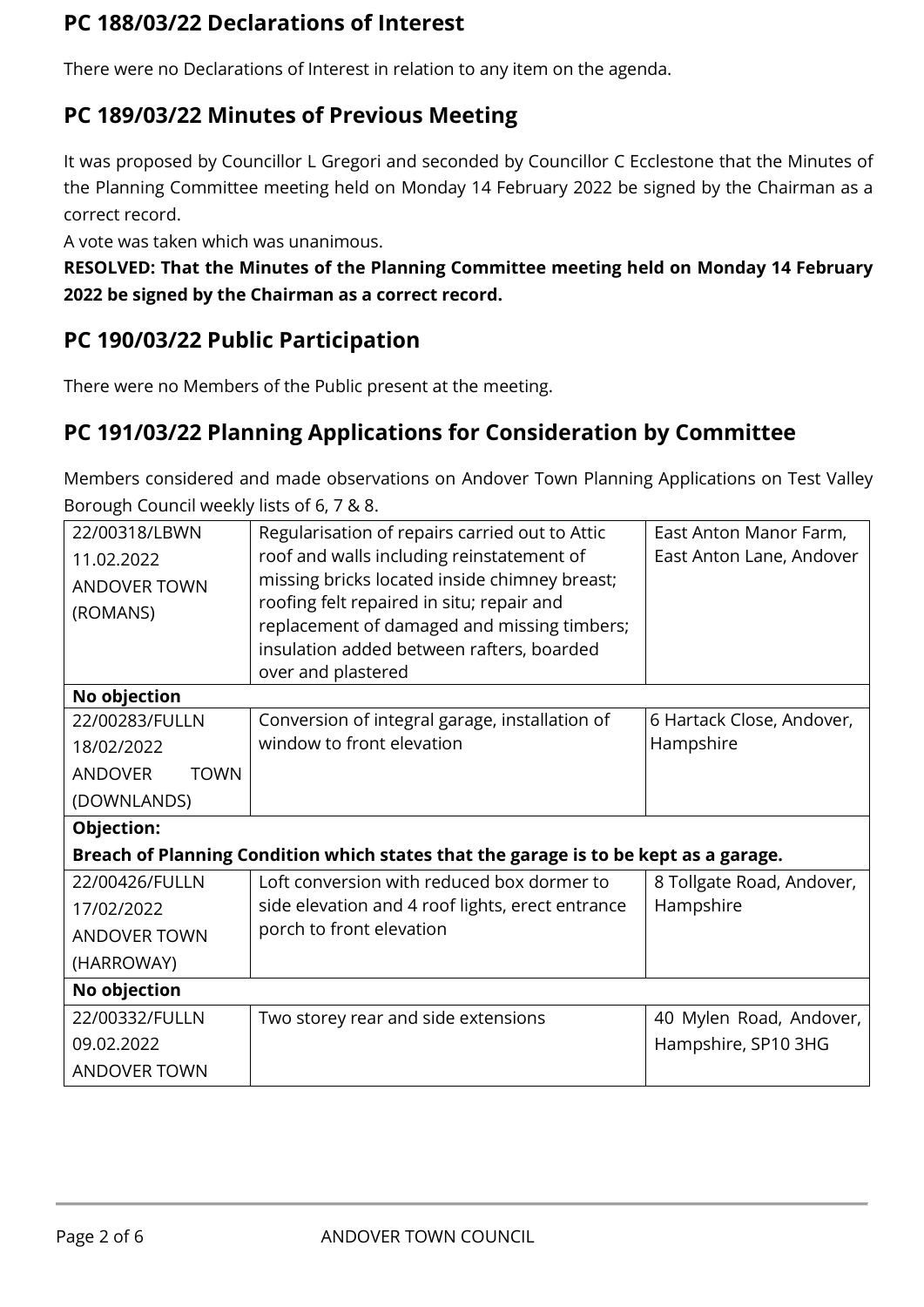| (HARROWAY)              |                                                     |                           |  |  |  |
|-------------------------|-----------------------------------------------------|---------------------------|--|--|--|
| No objection            |                                                     |                           |  |  |  |
| 22/00490/FULLN          | Demolish garage and erect single storey rear        | 9 Alexandra Road,         |  |  |  |
| 24/02/2022              | extension, convert hipped roof to gable roof at     | Andover, SP10 3AE         |  |  |  |
| <b>ANDOVER TOWN</b>     | first floor, and alterations to fenestration        |                           |  |  |  |
| (MILLWAY)               |                                                     |                           |  |  |  |
| No objection            |                                                     |                           |  |  |  |
| 22/00486/FULLN          | Replacement of conservatory with single             | 6 Beaumaris Close,        |  |  |  |
| 24/02/2022              | storey rear extension                               | Andover, Hampshire        |  |  |  |
| <b>ANDOVER TOWN</b>     |                                                     |                           |  |  |  |
| (MILLWAY)               |                                                     |                           |  |  |  |
| No objection            |                                                     |                           |  |  |  |
| 22/00479/FULLN          | Erection of single storey side extension            | 17 Horse Guards           |  |  |  |
| 24/02/2022              |                                                     | Crescent, Andover,        |  |  |  |
| <b>ANDOVER TOWN</b>     |                                                     | Hampshire                 |  |  |  |
| (ROMANS)                |                                                     |                           |  |  |  |
| No objection            |                                                     |                           |  |  |  |
| 22/00514/FULLN          | Demolition and removal of existing single pre-      | 8 Highlands Road,         |  |  |  |
| 28/02/2022              | fabricated concrete garage and erection of          | Andover, Hampshire        |  |  |  |
| ANDOVER TOWN (ST        | double pre-fabricated concrete garage               |                           |  |  |  |
| MARYS)                  |                                                     |                           |  |  |  |
| No objection            |                                                     |                           |  |  |  |
| 22/00424/FULLN          | Alterations to the front (South) elevation, install | 35 - 35C London Street,   |  |  |  |
| 02/03/2022              | railings in front of the building to facilitate     | Andover, Hampshire        |  |  |  |
| <b>ANDOVER TOWN (ST</b> | conversion to residential use granted by prior      |                           |  |  |  |
| MARYS)                  | consent under Class MA                              |                           |  |  |  |
| No objection            |                                                     |                           |  |  |  |
| 22/00489/LBWN           | To regularise repairs to oak wood paneling in       | East Anton Manor Farm,    |  |  |  |
| 22.02.2022              | the sitting room and repainting to match the        | East Anton Lane, Andover, |  |  |  |
| <b>ANDOVER TOWN</b>     | other paneling in the rest of the property          | Hampshire SP11 6AB        |  |  |  |
| (ROMANS)                |                                                     |                           |  |  |  |
|                         |                                                     |                           |  |  |  |
| No objection            |                                                     |                           |  |  |  |
| 22/00591/FULLN          | Erection of replacement conservatory at rear        | 32 Upper Drove,           |  |  |  |
| 04/03/2022              |                                                     | Andover, Hampshire        |  |  |  |
| <b>ANDOVER TOWN</b>     |                                                     |                           |  |  |  |
| (HARROWAY)              |                                                     |                           |  |  |  |
| No objection            |                                                     |                           |  |  |  |
| 22/00562/FULLN          | First floor side extension                          | 5 Madrid Road, Andover,   |  |  |  |
| 03/03/2002              |                                                     | Hampshire                 |  |  |  |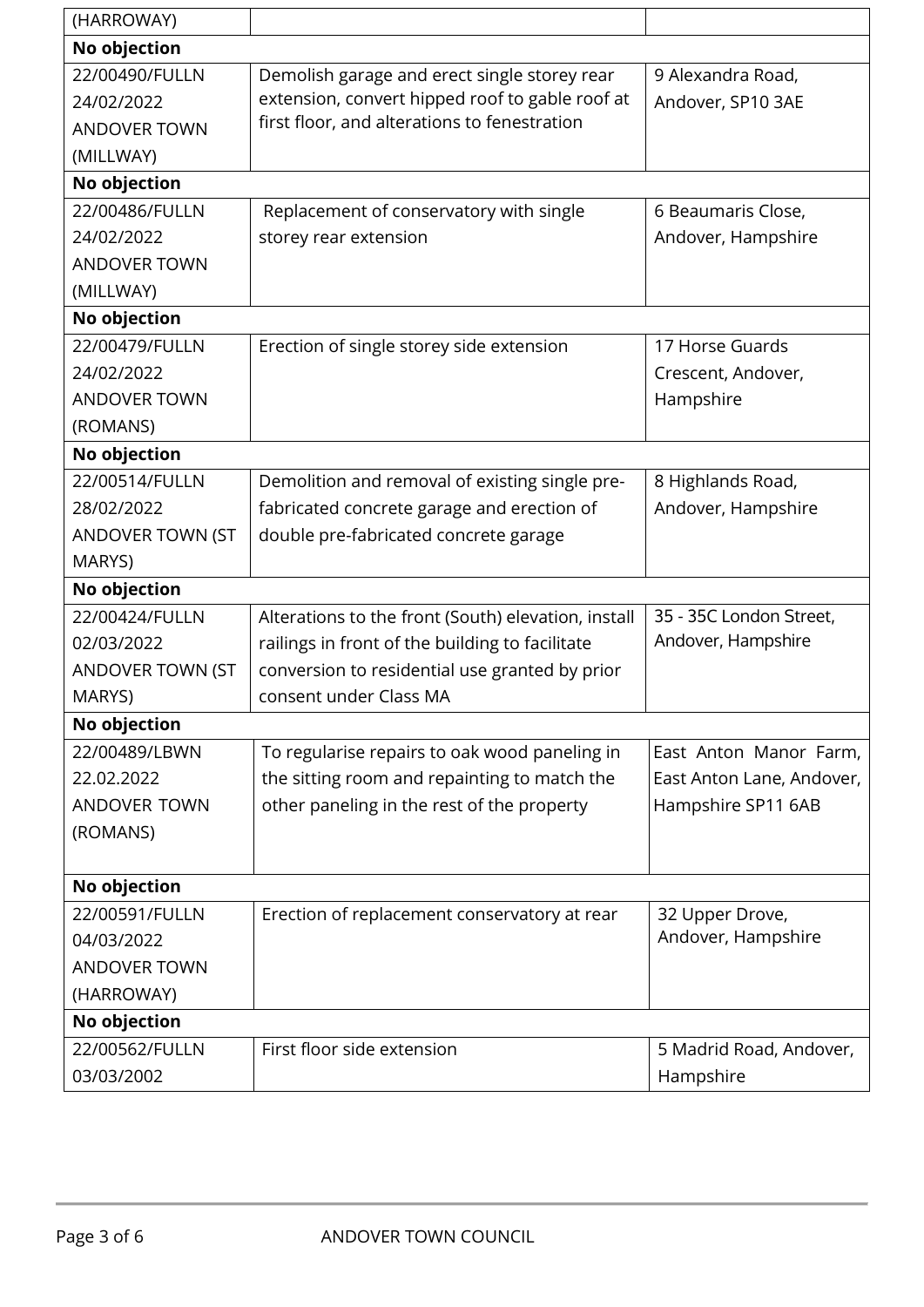| ANDOVER TOWN (ST                   |  |  |  |  |  |
|------------------------------------|--|--|--|--|--|
| MARYS)                             |  |  |  |  |  |
| Objection:                         |  |  |  |  |  |
| <b>Insufficient parking spaces</b> |  |  |  |  |  |

## **PC 192/03/22 Decision Notices**

The Decision notices for Lists of 6, 7 & 8 were noted. Members noted that Planning Application 21/03694/FULLN had been withdrawn again.

## **PC 193/03/22 Consultation**

#### *Members made the following comments for the Local Plan 2040 Regulation:*

This item was requested to be deferred until the next Planning Committee meeting.

#### *Members made the following comments for the WRSE's Emerging Regional Plan:*

Members agreed to provide their comments individually themselves.

## **PC 194/03/22 Street Naming**

There were no Street Naming Notifications received.

## **PC 195/03/22 Communications from Test Valley Borough Council**

Members noted that the L2 Development on Augusta Park planning application had been delayed, due to further work needed on the case officer report. Andover Town Council will be advised when the application is to be brought to Committee at Test Valley Borough Council.

## **PC 196/03/22 Test Valley Borough Council – Northern Area Planning Committee**

Members noted that Application 22/00082/FULLN would be reviewed in the Northern Area Planning Committee scheduled to be held on 10 March 2022, at 5.30pm. It was agreed that no member of the Planning Committee would be required to attend on behalf of Andover Town Council.

## **PC 197/03/22 Communications from Hampshire County Council**

There were no communications received from Hampshire County Council.

## **PC 198/03/22 Street Trading Licences**

Members considered a Street Trading Licence Renewal Application for Walworth Breakfast & Kebab Van. **Committee Comment: No objection**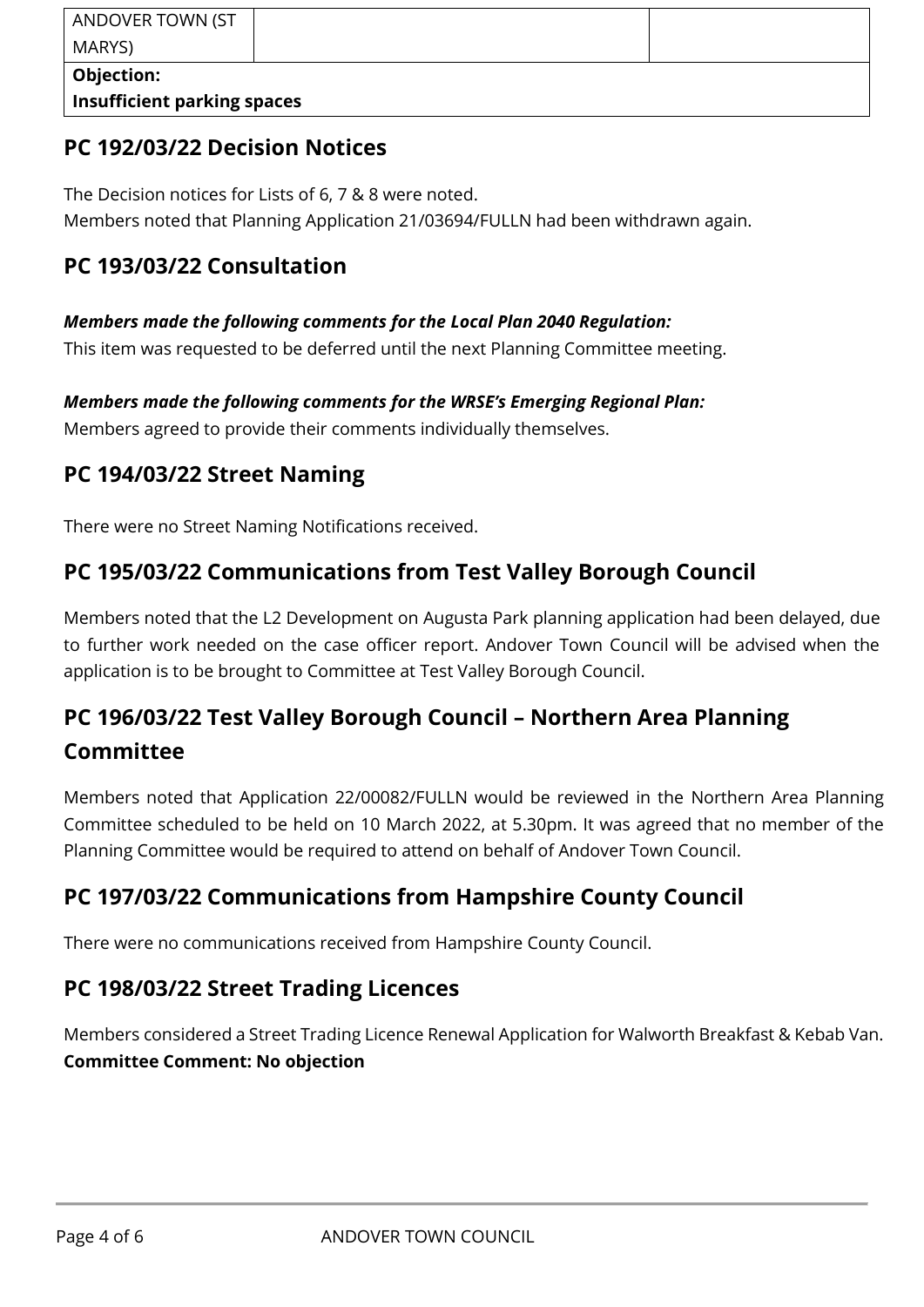## **PC 199/03/22 Questions to Hampshire County Council and Test Valley Borough Council**

Members requested the following question be referred again to Hampshire County Council and Test Valley Borough Council respectively:

What is happening with regards to the condition of a footpath being put in at Ox Drove?

## **PC 200/03/22 Andover Down**

Members noted that a response had been received from the Senior Transport Manager at Hampshire County Council, with regards to a potential Community Funded Highways Infrastructure (CFHI) study on Andover Down. Members agreed that a Motion would be made to Full Council to refer this back to Hampshire County Council for further action.

## **PC 201/03/22 Speed Indicator Signs**

Members noted an update report on Speed Indicator Signs and considered the quotations for installation and maintenance.

It was felt that the Officer's alternative suggestion of purchasing 2 Speed Indicator Signs (SIDs) rather than 5, would be more cost effective, due to the rotation period as required by Hampshire Highways. This would also allow for the additional purchase of 2 Bluetooth Data Collection packs. Members also agreed with the alternative Westcotec SID model, due to the ease of handling, lighter total weight and ease of maintenance.

It was proposed by Councillor B Long and seconded by Councillor N Long that it be recommended to Full Council for approval that Andover Town Council:

- Accept Contractor 2 quotation of £1,617.00 per SID, per year based on a 50-week rota, subject to a 6 monthly review.
- Purchase 2 x Westcotec Smiley/Angry Face Portable SID and 2 x Bluetooth Data Collection Packs.

A vote was taken which was unanimous.

#### **RESOLVED: That it be recommended to Full Council for approval that Andover Town Council:**

- **Accept Contractor 2 quotation of £1,617.00 per SID, per year based on a 50-week rota, subject to a 6 monthly review.**
- **Purchase 2 x Westcotec Smiley/Angry Face Portable SID and 2 x Bluetooth Data Collection Packs.**

Members also discussed the requirement of a budget line to cover the ongoing maintenance costings for the SIDs.

### **PC 201/03/22 Works Programme**

Members noted the Committee Work Programme.

The following items were requested to be added:

• Consultation - Local Plan